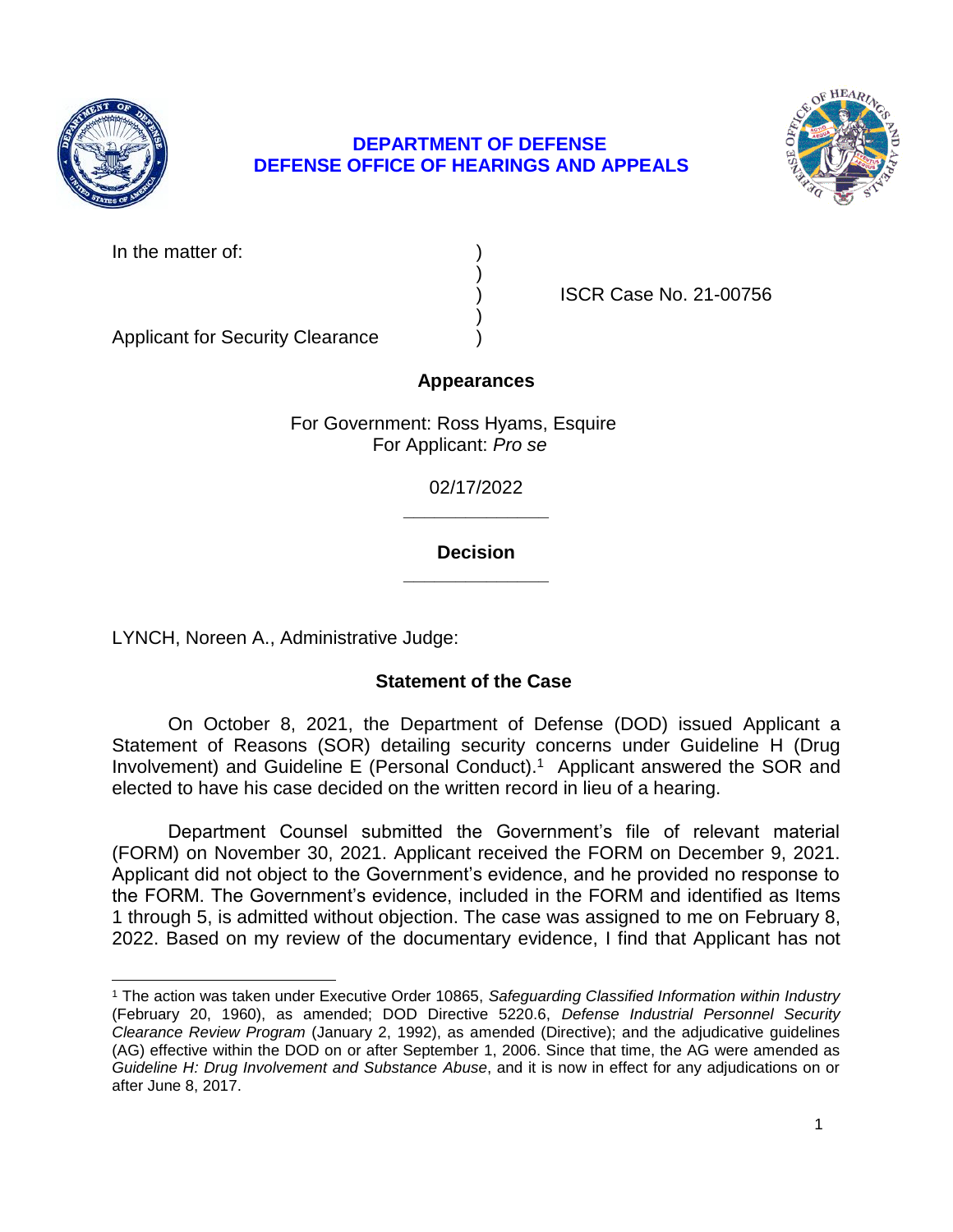mitigated security concerns under the drug involvement guideline or the personal conduct security guideline.

#### **Findings of Fact**

 Applicant is 27 years old. He obtained his undergraduate degree in December 2017. Applicant studied abroad in 2026. He is single and has no children. He has been employed as a senior analyst from April 2020 to the present. He reports no military service. (Item 4) He obtained a security clearance in January 2018.

 The SOR alleged under Guideline H that Applicant used and purchased marijuana with varying frequency from November 2013 to December 2017 (1.a and 1.b); used marijuana with varying frequency from February 2018 to April 2020, while possessing a public trust clearance (1.c); and continued to associate with persons who use illegal drugs. (1.d) In his Answer (Item 3) Applicant admitted all SOR allegations with no explanations. The SOR alleges under Guideline E that Applicant falsified his June 12, 2020 e-QIP by failing to report his most recent drug usage in response to Section 23. (Item 3) He admitted the SOR allegation (2.a) and provided no further comment or information in his answer.

 Applicant completed his e-QIP on June 12, 2020. (Item 4) He disclosed that he smoked marijuana regularly in college from 2013 until 2017. He stated that he had no intention to use the drug in the future because it was "not worth the stress of drug testing when applying for jobs" He answered "No" to using an illegal drug while holding a security clearance. (Item 4)

 In Applicant's August 16, 2020, subject interview, he told the investigator he smoked marijuana almost daily, used it and smoked it in a pipe. He used with his roommates, and he purchased from a dealer. Applicant acknowledged that he stopped briefly in 2017 because of his job search. He started using again in February or March 2018 because he had a job with a federal contractor. (Item 4) He went on to say that he has a future intent to use marijuana, whenever it would not affect him adversely. He purchased marijuana once every three to four months. He also said that he used until April 2020. Applicant stated to the investigator that he did not know it was illegal federally to use marijuana with a clearance. He has had no counseling.

 In addition, Applicant told the subject investigator that he associates with people who use drugs. He would continue to use if he had a clearance. He has never reported the usage of marijuana to his employer. (Item 4)

 2020 e-QIP by failing to disclose that he illegally used drugs and had been involved in the purchase of drugs in the last seven years (2.a,) and that he falsified material facts on the e-QIP by failing to disclose her involvement in the illegal purchase of drugs in the last seven years (2.a). The SOR cross alleges the Guideline H concerns set forth in Under Guideline E, the SOR alleged that Applicant falsified material facts on his allegation 1.c.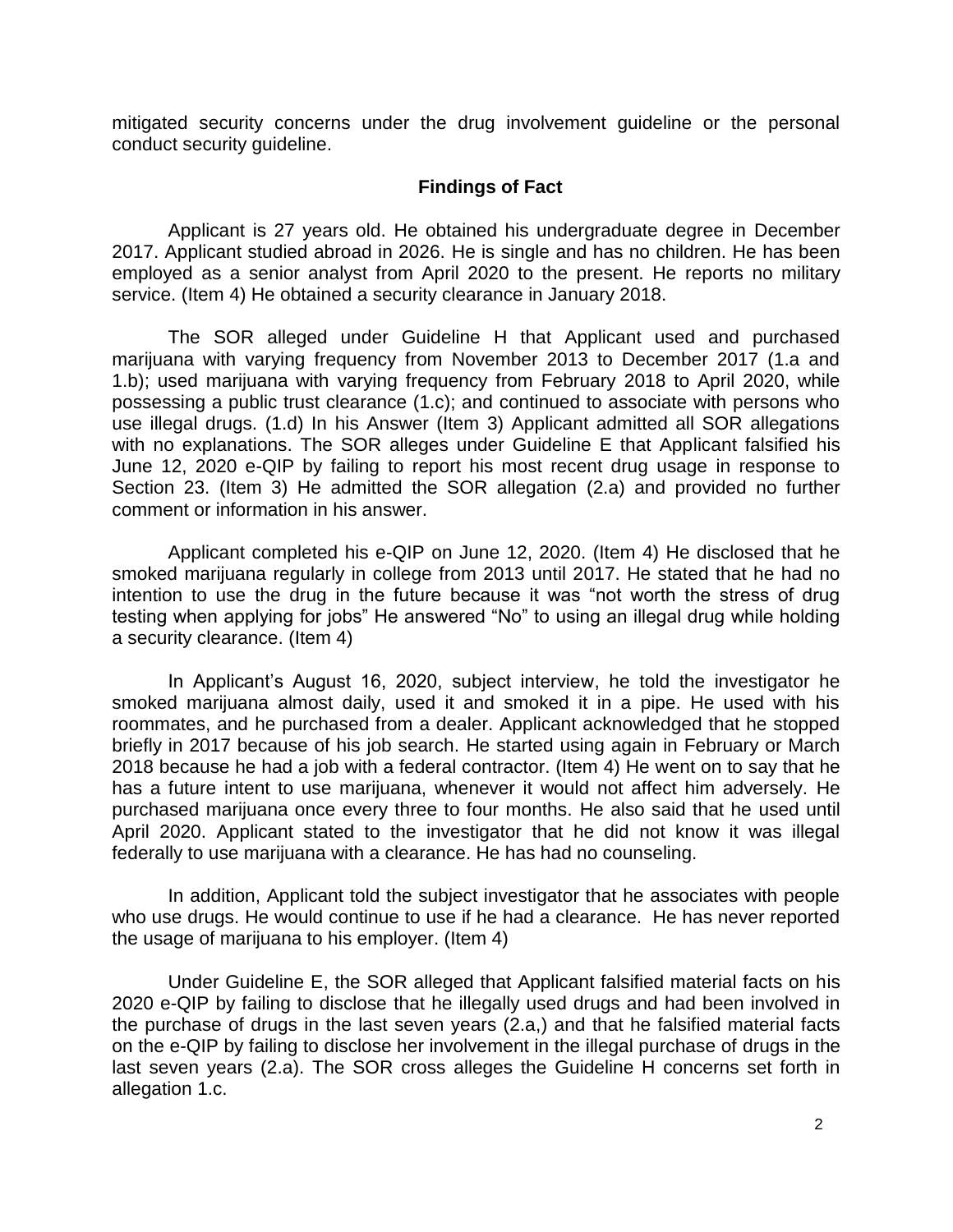Concerning Guideline E, Applicant admitted falsifying the information in Section 23 with regard to his recent drug use on his e-QIP and to the subject investigator in his 2020 interview.

#### **Policies**

 administrative judge must consider the adjudicative guidelines. In addition to brief introductory explanations for each guideline, the adjudicative guidelines list potentially disqualifying conditions and mitigating conditions, which are used in evaluating an When evaluating an applicant's suitability for a security clearance, the applicant's eligibility for access to classified information.

 These guidelines are not inflexible rules of law. Recognizing the complexities of human behavior, these guidelines are applied in conjunction with the factors listed in the adjudicative process. The administrative judge's overarching adjudicative goal is a fair, impartial, and commonsense decision. According to AG  $\P$  2(c), the entire process is a conscientious scrutiny of a number of variables known as the "whole-person concept." The administrative judge must consider all available, reliable information about the person, past and present, favorable and unfavorable, in making a decision.

The protection of the national security is the paramount consideration. AG  $\P$  2(b) classified information will be resolved in favor of national security." In reaching this decision, I have drawn only those conclusions that are reasonable, logical, and based requires that "[a]ny doubt concerning personnel being considered for access to on the evidence contained in the record.

 Under Directive ¶ E3.1.14, the Government must present evidence to establish controverted facts alleged in the SOR. Under Directive ¶ E3.1.15, an "applicant is responsible for presenting witnesses and other evidence to rebut, explain, extenuate, or mitigate facts admitted by applicant or proven by Department Counsel and has the ultimate burden of persuasion to obtain a favorable security decision."

 A person who seeks access to classified information enters into a fiduciary relationship with the Government predicated upon trust and confidence. This relationship transcends normal duty hours. The Government reposes a high degree of trust and confidence in those granted access to classified information. Decisions inadvertently fail to safeguard such information. Decisions shall be in terms of the national interest and do not question the loyalty of an applicant. include, by necessity, consideration of the possible risk the applicant may deliberately or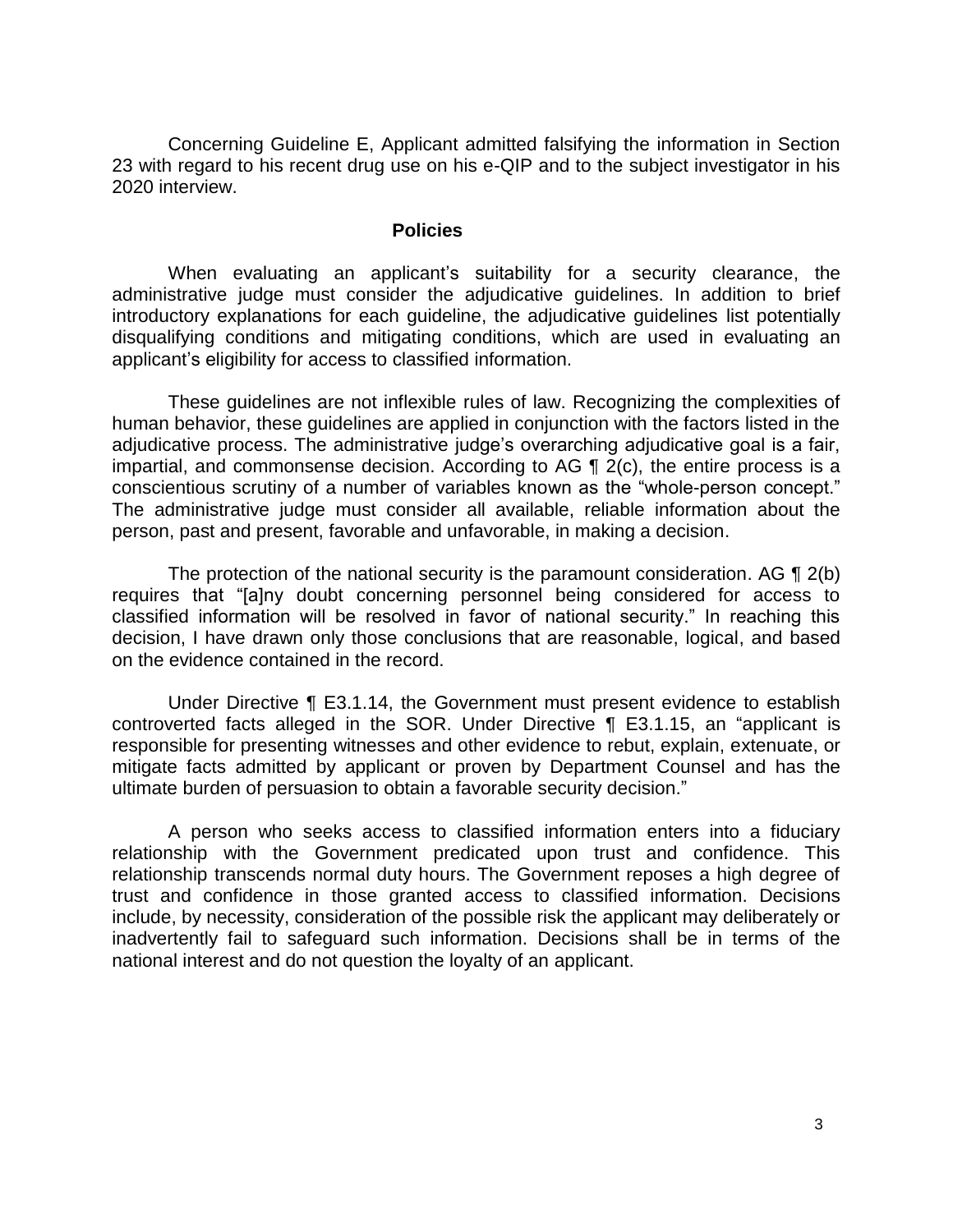#### **Analysis**

#### **Guideline H, Drug Involvement and Substance Misuse**

 The security concern for this guideline is set forth in AG ¶ 24, where it is noted that the illegal use of a controlled substance, and the use of other substances that can cause physical or mental impairment or are used in a manner inconsistent with their intended purpose, can raise questions about an individual's reliability and trustworthiness. This is because such behavior may lead to physical or psychological impairment and because it raises questions about a person's ability or willingness to comply with laws, rules, and regulations. Such use also raised questions about a person's ability or willingness to comply with laws, rules, and regulations.

 Applicant's admissions establish that he purchased and used marijuana as alleged in the SOR. The record also establishes that Applicant used illegal drugs after being granted a security clearance in 2018 and he used after completing his security clearance application. Applicant's use of marijuana after he knew that his position with a federal contactor required him to refrain from drugs shows a recklessness. This is sufficient to raise AG ¶ 25(a): any substance misuse, AG ¶ 25(c) illegal possession of a controlled substance, including … purchase or sale; AG ¶ 25(f): any illegal drug use while granted access to classified information or holding a sensitive position; and AG 25(g) expressed intent to continue drug involvement and substance misuse, or failure to clearly and convincingly commit to discontinue such misuse. The Government's substantial evidence, as provided by Applicant's admissions, thus raises security concerns under Guideline H. Therefore, the burden shifts to Applicant to produce evidence to rebut, explain, extenuate, or mitigate related security concerns.

 Under Guideline H, conditions that could mitigate security concerns arising from drug involvement and substance misuse are enumerated. The following mitigating conditions under AG ¶ 26 potentially apply to Applicant's case:

(a) the behavior happened so long ago, was so infrequent, or happened under such circumstances that it is unlikely to recur or does not cast doubt on the individual's current reliability, trustworthiness, or good judgment; and

(b) the individual acknowledges his or her drug involvement and substance misuse, provides evidence of actions to overcome this problem, and has established a pattern of abstinence, including but not limited to: (1) disassociation from drug-using associates and contacts; (2) changing or avoiding the environment where drugs were used; and (3) providing a signed statement of intent to abstain from all drug involvement and substance misuse, acknowledging that any future involvement or misuse is grounds for revocation of national security eligibility.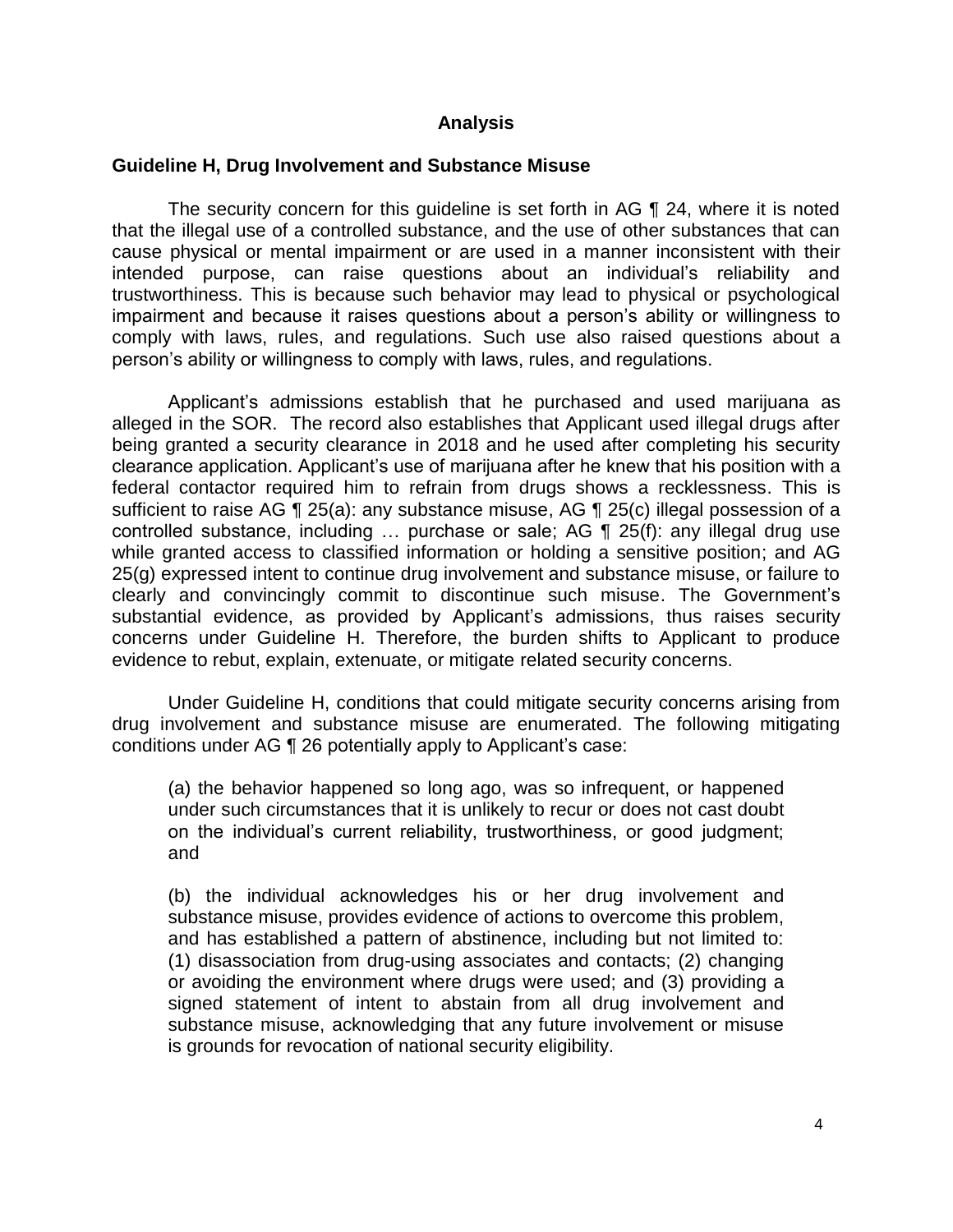Applicant's last use of marijuana, an illegal substance, took place in 2020. At the time he was holding a security clearance. He has not identified any circumstances that would suggest the drug use is unlikely to recur. This casts doubt about his judgment and reliability because he used marijuana while holding a security clearance and provided misleading false statements about her marijuana use. I find that none of the mitigating conditions apply.

### **Guideline E, Personal Conduct**

The security concern for personal conduct is set out in AG ¶ 15:

Conduct involving questionable judgment, lack of candor, dishonesty, or unwillingness to comply with rules and regulations can raise questions about an individual's reliability, trustworthiness and ability to protect classified or sensitive information.

 Applicant admitted that he intentionally falsified his e-QIP regarding his most recent drug use. He admitted in his subject interview that he did that to enhance his chance in getting a clearance. Between 2014 and 2019, Applicant made nine conflicting statements to the Government about his illegal drug use and purchase of marijuana. I find that Applicant intentionally falsified material facts on his 2020 e-QIP regarding his drug use and purchase of illegal drugs while holding a security clearance.

AG ¶ 16 describes conditions that could raise a security concern and may be disqualifying. The following disqualifying conditions are potentially applicable:

(a) deliberate omission, concealment, or falsification of relevant facts from any personnel security questionnaire, personal history statement, or similar form used to conduct investigations, determine employment qualifications, award benefits or status, determine national security eligibility or trustworthiness, or award fiduciary responsibilities, and

(c) credible adverse information in several adjudicative issue areas that is not sufficient for an adverse determination under any other single guideline, but which, when considered as a whole, supports a whole person assessment of questionable judgment, untrustworthiness, unreliability, lack of candor, unwillingness to comply with rules and regulations, or other characteristics indicating that the person may not properly safeguard classified or sensitive information.

 Applicant provided false information. He has not identified any efforts that he made to correct the falsifications. The offenses are not minor, and he has not expressed any remorse. His lack of candor and inconsistent statements do not persuade me that his illegal drug use will not recur. It casts doubt on his reliability, trustworthiness, and good judgment. He has not presented sufficient evidence to mitigate the personal conduct